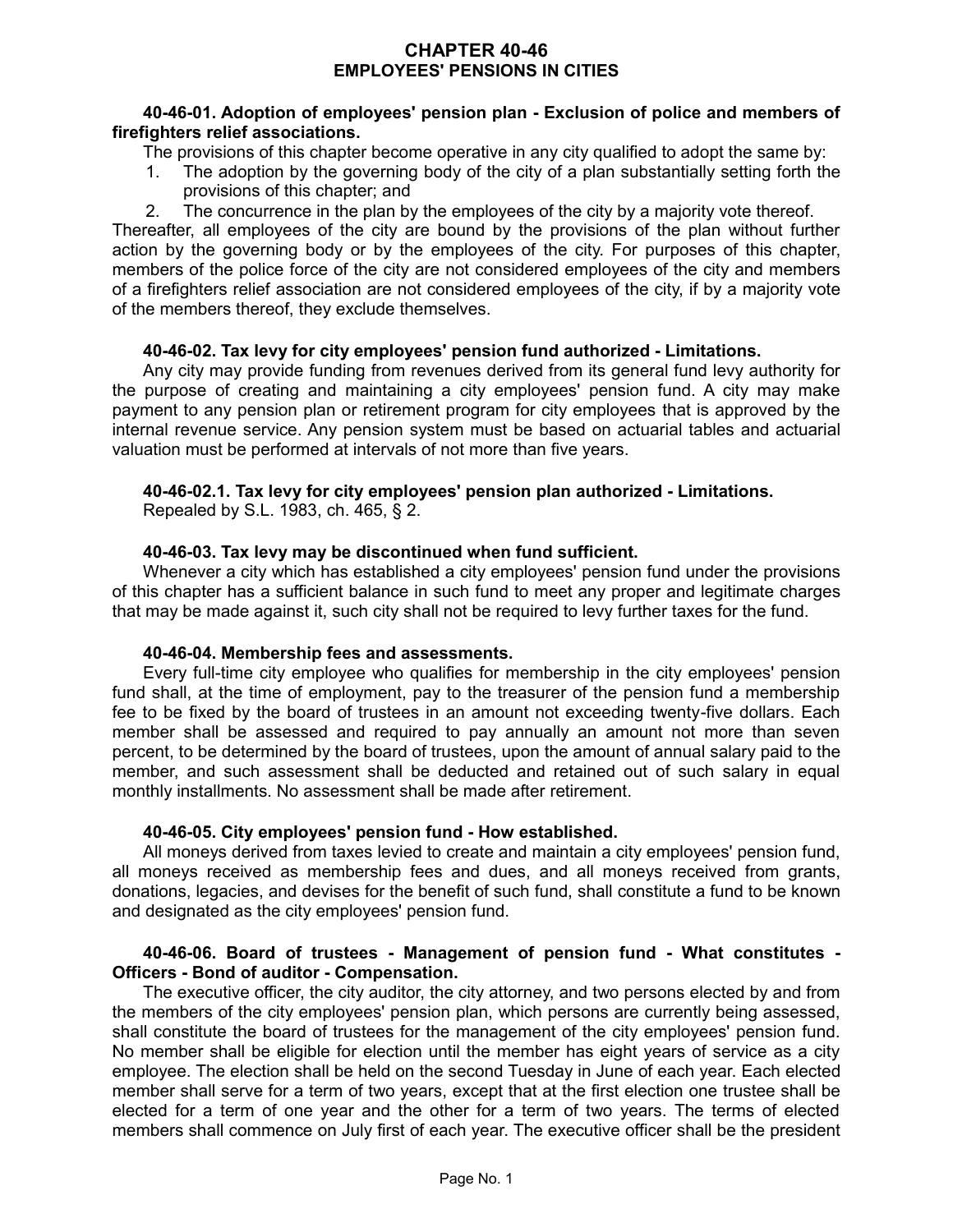and the city auditor shall be the treasurer of the board. The faithful performance of the duties of the treasurer shall be secured by that person's official bond as the city auditor. Such trustees shall receive no compensation for their services as members of the board.

### **40-46-07. Acceptance of money and property by the board.**

The board of trustees may take by gift, grant, devise, or bequest any money or real or personal property or other thing of value for the benefit of the city employees' pension fund, and when received, such property shall become a part of such fund.

### **40-46-08. Investment of surplus in fund - Limitations.**

At the end of each fiscal year, the board of trustees may invest any surplus left in the city employees' pension fund, but no part of the moneys realized from any tax levy shall be used for any purpose other than the payment of pensions. Such surplus funds may be invested in interest-bearing bonds of the United States or the state of North Dakota, or bonds or warrants of any county, township, or municipal corporation of this state which constitute the general obligations or contingent general obligations of the issuing tax authority, or investments with any federally insured bank or savings and loan association. All securities in which moneys belonging to the fund are invested shall be deposited with the treasurer of the board for safekeeping. The board may also invest all or part of such surplus funds in other investments by selecting a funding agent or agents and establish an investment agreement contract regarding such surplus funds. The contract shall authorize the funding agent or agents to hold and invest such funds for the board and such funds shall be placed for investment only with a firm or firms whose primary endeavor is money management, and only after a trust agreement or contract has been executed.

### **40-46-09. Who may be retired on pension - Amount paid to retiring employee.**

Any appointed full-time employee, who shall be a member of a city employees' pension fund, including librarians and other employees of a public library, and full-time employees of a city recreation commission, of a city having an employees' pension fund who shall have served two hundred forty months or more, whether or not consecutive, as an employee and shall have reached the age of sixty years, or who, while employed by such city, shall suffer permanent mental or physical disability so that the person is unable to discharge the person's duties, shall be entitled to be retired. Upon retirement, the person shall be paid out of the pension fund of such city a monthly pension of not to exceed sixty percent of one-twelfth of the person's highest three-year average annual earnings as provided for in the plan adopted by the governing body of the city. If any member shall have served two hundred forty months in such city employment but shall not have reached the age of sixty years, the person shall be entitled to retirement, but no pension shall be paid while the person lives until the person reaches the age of sixty years.

#### **40-46-09.1. Credit for service as employee of recreation commission.**

Any full-time employee of a city recreation commission who is eligible for receipt of a pension pursuant to this chapter may, with the approval of, and under terms and conditions set by, the board of trustees, have that person's previous full-time employment with the city recreation commission of that city counted as a portion of the two hundred forty months of service required by section 40-46-09. The credit given for previous service with the city recreation commission pursuant to this section shall not exceed one hundred twenty months in total. Board of trustee terms shall include payment of pension fund contributions by the employee for the months of service credited.

#### **40-46-09.2. Purchase of legislative service credit.**

An employee of a city having a pension fund under this chapter may, prior to retirement, purchase service for inclusion in the period of service required under this chapter for eligibility for retirement the time during each legislative session spent serving as a member of the legislative assembly while a member of the pension fund. The employee shall pay for this service an amount equal to the required member assessments and employer contributions plus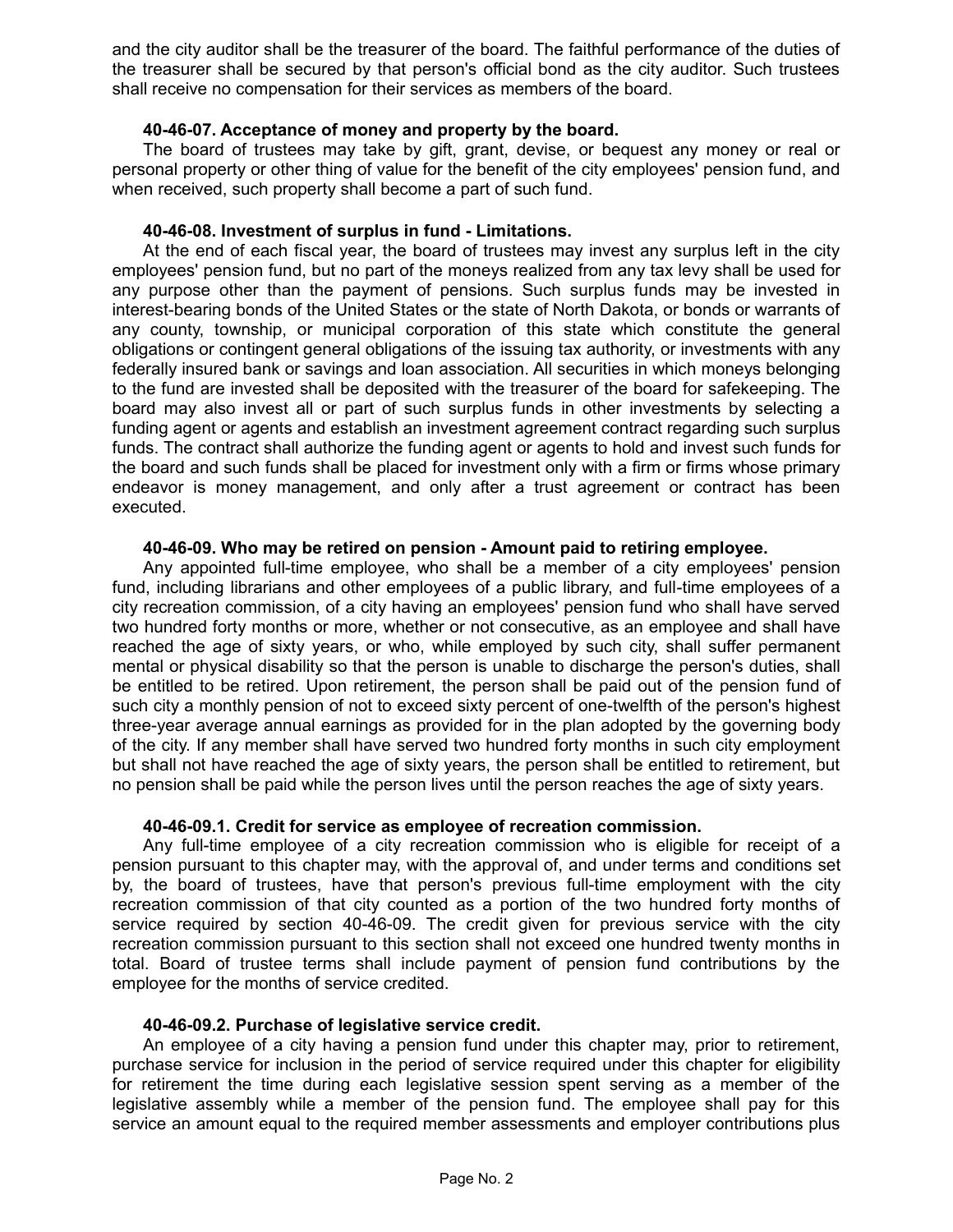interest as established by the board of trustees. Service credit for legislative sessions prior to July 1, 1985, must be purchased before January 1, 1986. Service credit for each later legislative session must be purchased within one year after the adjournment of that legislative session.

### **40-46-10. Eligibility for retirement because of disability.**

No employee of the city who shall become disabled mentally or physically, nor the employee's dependents, shall be eligible for a pension because of such disability unless such employee shall have been on active duty with the city for a period of at least ten years, regardless of the employee's age, unless the retirement of such employee shall be caused by mental or physical impairment sustained by the employee in the line of duty which totally and permanently disabled the employee. The question of total and permanent disability shall be determined by the board of trustees upon the concurring report of at least two out of three physicians designated by the board to make a complete physical examination of the employee.

# **40-46-11. Period of service spent in armed forces included as service to city.**

Any employee of a city having an employees' pension fund who resigns therefrom or who has been granted or shall be granted a leave of absence to serve in the armed forces of the United States or armed forces reserve thereof, or who shall have been selected for training under the selective service provisions of the laws of the United States, and who has returned to the employ of the city with an honorable discharge from, or other documents showing honorable service in, such service, shall have the period of such service included as part of the employee's period of service to such city.

# **40-46-12. Assignment of retired employees to light duties in work of city.**

The chief executive of the city may assign any employee of such city, retired or drawing a pension under the provisions of this chapter, to the performance of light duties in the work of such city.

#### **40-46-13. Payments to spouse, children, and surviving parents upon death of active or retired member.**

Upon the death of any active or retired employee of a city maintaining a city employees' pension fund under this chapter, leaving a surviving spouse or minor child, or surviving dependent father or mother, there shall be paid out of the fund as follows:

- 1. To the surviving spouse as long as the surviving spouse remains unmarried, a sum equal to two-thirds of the pension to which the employee would have been entitled, but not less than forty dollars per month.
- 2. If there is no surviving spouse, or if such spouse shall die or remarry, then to the dependent father and mother, if both survive, or to either dependent parent if one survives, the sum of forty dollars per month.
- 3. To the father or mother of each surviving child, if such parent survives, for the benefit of such surviving child, until the surviving child shall arrive at the age of eighteen years, a sum not to exceed twenty-five dollars per month, and in case no parent of any such surviving child survives, then to the guardian of each surviving child a sum not to exceed twenty-five dollars per month until the surviving child shall arrive at the age of eighteen years.

The aggregate of all such payments shall not exceed the amount provided for in the plan and in no event more than sixty percent of the highest three-year average earnings of such employee during the most recent two hundred forty months of the employee's employment, if the employee was employed that long, and if not, during the total period of the employee's employment, or the maximum amount fixed by the governing body by ordinance.

# **40-46-14. Definitions for benefit purposes.**

The benefits provided for in section 40-46-13 shall be subject to the following definitions:

1. "Child" or "children" means only the surviving issue of a deceased active or retired employee, or the child or children legally adopted by a deceased employee prior to the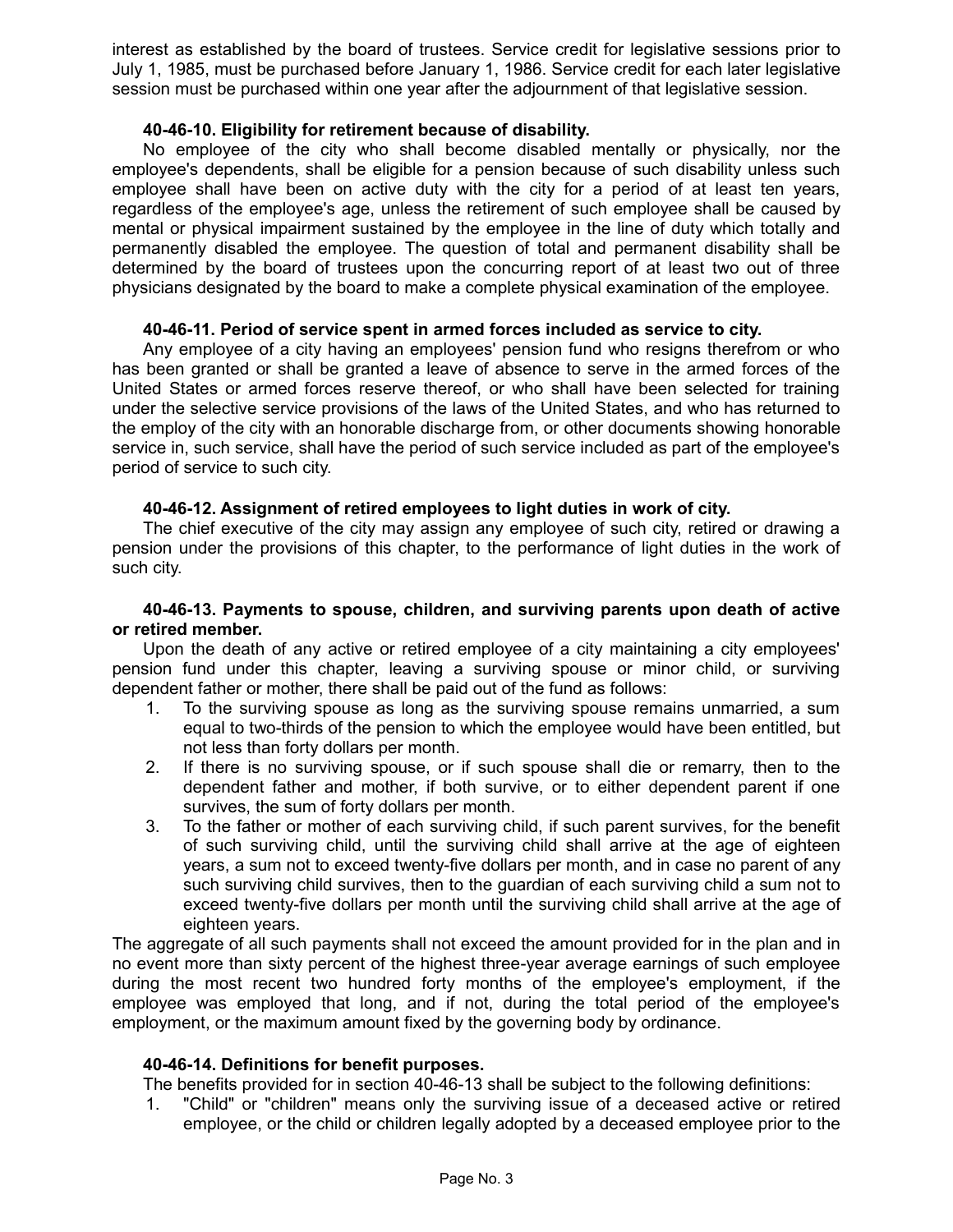employee's retirement from active service, or by a retired employee prior to February 21, 1941.

2. "Widow" or "husband" means only the surviving spouse of a marriage contracted prior to the retirement of a deceased employee from active service, or of a marriage of a retired employee contracted prior to February 21, 1941.

#### **40-46-15. Employees of city retire upon request of executive officer.**

Any employee of the city who has reached the retirement age or who is unfit, physically or mentally, to continue in the service of the city, upon the request of the executive officer of the city, shall retire from active service, and, if the employee shall have been employed by the city for periods totaling one hundred twenty months or longer, the board of trustees shall make provision for the payment of a pension, such pension to be in a sum equal to the proportion of a full pension as herein provided which the total number of months employed by the city bears to two hundred forty months.

### **40-46-16. Right of retirement once acquired cannot be lost.**

After any employee of the city shall become entitled to be retired, such right shall not be lost nor forfeited by discharge or for any other reason.

#### **40-46-17. Insufficiency of pension fund to meet withdrawals - Apportioning contents of fund to pensioned persons.**

Whenever the sums of money in the employees' pension fund shall be insufficient to meet the demands of the withdrawals due to retirements, the board of trustees, in its judgment, shall apportion among the employees entitled to a pension such amount as is available in the pension fund.

#### **40-46-18. Re-examination of retired member physically or mentally disabled - Notice - Witnesses.**

The board of trustees, at any time, may cause any employee of the city who has been retired by reason of physical or mental disability to be brought before it and again examined by three competent physicians appointed by the board to discover whether such disability continues, whether it can be improved, and whether such retired employee should be continued on the pension roll, and the board may examine witnesses for such purposes. The question of continued disability or ability to perform regular or light duty shall be determined by the concurring report of at least two of the three examining physicians. Such employee shall have reasonable notice that the examination will be made and that the employee shall be present at the time of the taking of any testimony. The employee may examine the witnesses brought before the board and introduce evidence in the employee's own behalf. All witnesses shall be examined under oath, which may be administered by any member of the board.

#### **40-46-19. Decision on re-examination is final - Exception.**

The decision of the board of trustees upon the re-examination provided for in section 40-46-18 shall be final and conclusive in the absence of fraud, and no appeal shall be allowed therefrom. The disabled employee shall remain upon the pension roll unless and until reinstated in service by reason of the re-examination.

# **40-46-20. Employee entitled to refund from fund or partial retirement upon termination of employment with city.**

Any employee who shall have contributed to the city employees' pension fund, and who voluntarily and while in good standing as an employee of said city shall have left the employment of such city, shall be entitled, upon application at the time of such retirement, to a refund of all contributions made by the employee without interest and exclusive of the membership fee, payable in a lump sum. If a participant dies and no dependent benefits are payable, the participant's named beneficiary or estate shall receive the participant's contributions without interest, less any benefit payments theretofore received. Any employee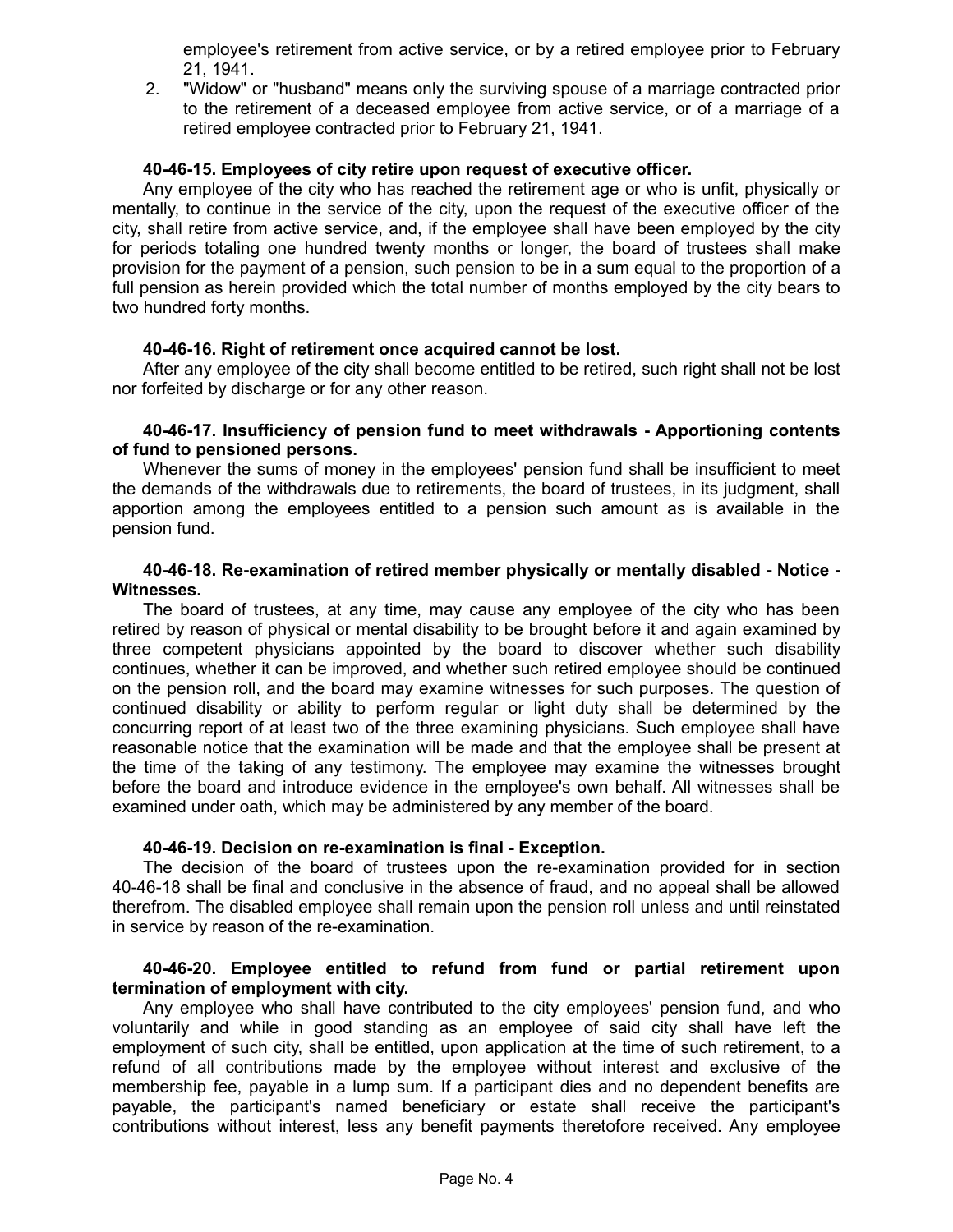who shall have served one hundred eighty months or more, but less than two hundred forty months, and who shall have contributed to the city employees' pension fund, and who voluntarily and while in good standing as an employee of said city shall have left the employment of such city, shall be entitled to elect retirement instead of refund, but at a pension equal to the proportion of a full pension as herein provided which the total number of months employed under the plan bears to two hundred forty months, but no pension shall be paid while the employee lives until the employee reaches the age of sixty years.

### **40-46-21. Warrants on pension fund - Treasurer's report - Contents.**

All pensions paid and all moneys drawn from the pension fund under the provisions of this chapter shall be upon warrants signed by the board of trustees and issued by the treasurer of such board. Such warrants shall designate the person to whom and the purpose for which payment is made. The treasurer's annual report shall show the receipts and expenditures of the fund for the preceding fiscal year, the money on hand, and how the same is invested. Such report shall be made to the board of trustees and shall be filed with the city auditor.

# **40-46-22. Pensions not subject to assignment, debts, execution, or other process.**

Repealed by S.L. 1987, ch. 386, § 2.

### **40-46-23. Question of continuance of employees' pension plan.**

The governing body of a city having an employees' pension plan may discontinue such plan upon receipt of a petition requesting such discontinuance signed by sixty percent of the employees and pensioners of the city under such plan as of the date of the filing of such petition and upon the subsequent adoption by the governing body of a resolution by two-thirds vote of the members present, stating that the plan is not desirable or workable.

# **40-46-24. Form of ballot to be used at election.**

Repealed by S.L. 1959, ch. 311, § 3.

#### **40-46-25. Procedure upon discontinuance of employees' pension or police pension plan.**

If the governing body of the city shall determine by a two-thirds vote as provided in section 40-46-23 that the employees' pension or police pension plan be discontinued, the plan shall be discontinued in such city and the governing body shall proceed to liquidate the pension fund created under such plan. Liquidation shall be accomplished by returning to each employee still in the employ of the city ten days after the date of the adoption of the resolution, provided for in section 40-46-23, the entire amount which has been deducted from the employee's salary as an assessment or membership fee and then by payment of pension claims theretofore allowed in the same amounts as are then in effect until the death or disqualification of the pension claimant, and thereafter continuing such payments as would have accrued to survivors of such pension claimant under the local pension provisions if the plan had been continued. If the fund is insufficient to return the amount to which each employee is entitled as provided herein and to pay such claims in full, the governing body shall make an annual tax levy, which shall be in addition to any other tax levies authorized by law, in an amount sufficient to assure the payment in full of the pension claims theretofore allowed. If the fund exceeds the amount required to satisfy such returns and such claims, such excess shall be placed in the general fund of the city.

# **40-46-26. City provision of employee federal social security plan.**

From revenues derived from its general fund levy authority, a city may provide its employees with the federal social security plan and pay such city's share as employer of the cost of providing its employees with the federal social security plan.

# **40-46-27. Pension cost of living increase.**

In July of each year, the city employees' pension board may add, if found actuarially sound, a cost of living increase to the monthly amounts paid beneficiaries. The total monthly payment